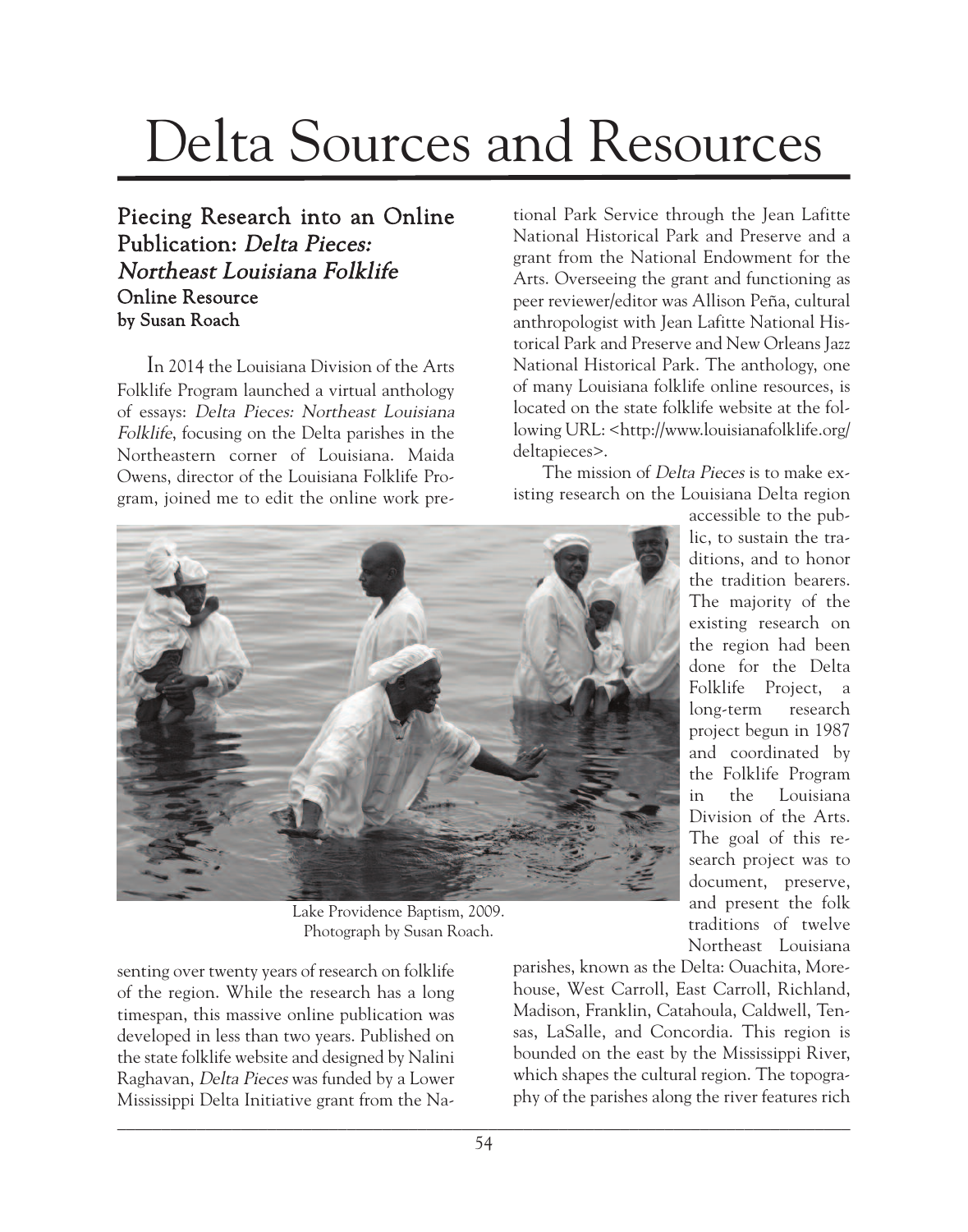fertile "buckshot" soil. The Ouachita and Black Rivers, Catahoula Lake, and the "hills" mark the west boundary; the bluffs and the Red-Old River bound the south; and the Arkansas state line and hills mark the north.

A patchwork of 68 essays, Delta Pieces includes essays based on the Delta Folklife Project research from 1988-1997, along with research on the Delta region conducted during my ten years as regional folklorist from 1999-2009 for Northeast Louisiana. Also included are Delta research articles written for folklife publications such as the Louisiana Folklore Miscellany, Louisiana Folklife Journal, and Louisiana Folklife Festival Program Book. Over the years, the Louisiana Folklife Festival presented Delta folk traditions such as Easter Rock, Delta blues, and river folklore, thus providing more traditions which are featured in this work. Another group of past publications in the anthology consists of the essays from the Smithsonian Institution's Festival of American Folklife Program Book that accompanied the 1997 festival, which featured the Mississippi Delta region that year; these essays describe the region and provide contextualization for Delta traditions presented at the festival under the topics of work, play, worship, and homemaking—topics used in this work as well. The editors of Delta Pieces obtained permission to include these earlier articles now difficult to find. Because of the online publication, these previously published articles were left in their original style sheets, rather than changed to conform with style sheets of the new essays. Thus, this "virtual anthology" may be best thought of as a quilt pieced by many hands and loosely stitched together; it offers a one-stop collection of work featuring multiple voices, views, subjects, and groups in the Louisiana Delta.

The authors of the pieces reflect a diversity of voices, ranging from academically trained public and academic folklorists and anthropologists who conducted initial research and supervised research of other cultural specialists, graduate students, and community scholars. These researchers submitted field reports, taped interviews (analog format), film photographs, and essay drafts. The resulting field materials varied in length and depth and covered a wide range of topics, ranging from shape-note singing to Easter Rock to Italian traditions. This research, after considerable editing and expansion, provides much of the material for the new online publication. It includes edited essays based on original submissions by the Delta researchers such as Sylvia Frantom's "Hunter and Fisherman, Kenneth Hebert" and Marcy Frantom's "Moses Poole on Pen Hunting in Cata-



M.J. Varino making Italian sausage in Monroe. Photograph by Stephanie Pierotti.

houla Parish: 'You've Got to Know Your Dog's Mouth.'" In addition, new essays such as Betty Jo Harris's "Judge Alwine Louise Smith Ragland: Louisiana's First Woman Judge," and April Honaker's "Italians in the Delta: Pioneers of Monroe" were developed from the interviews and photographs that had been archived since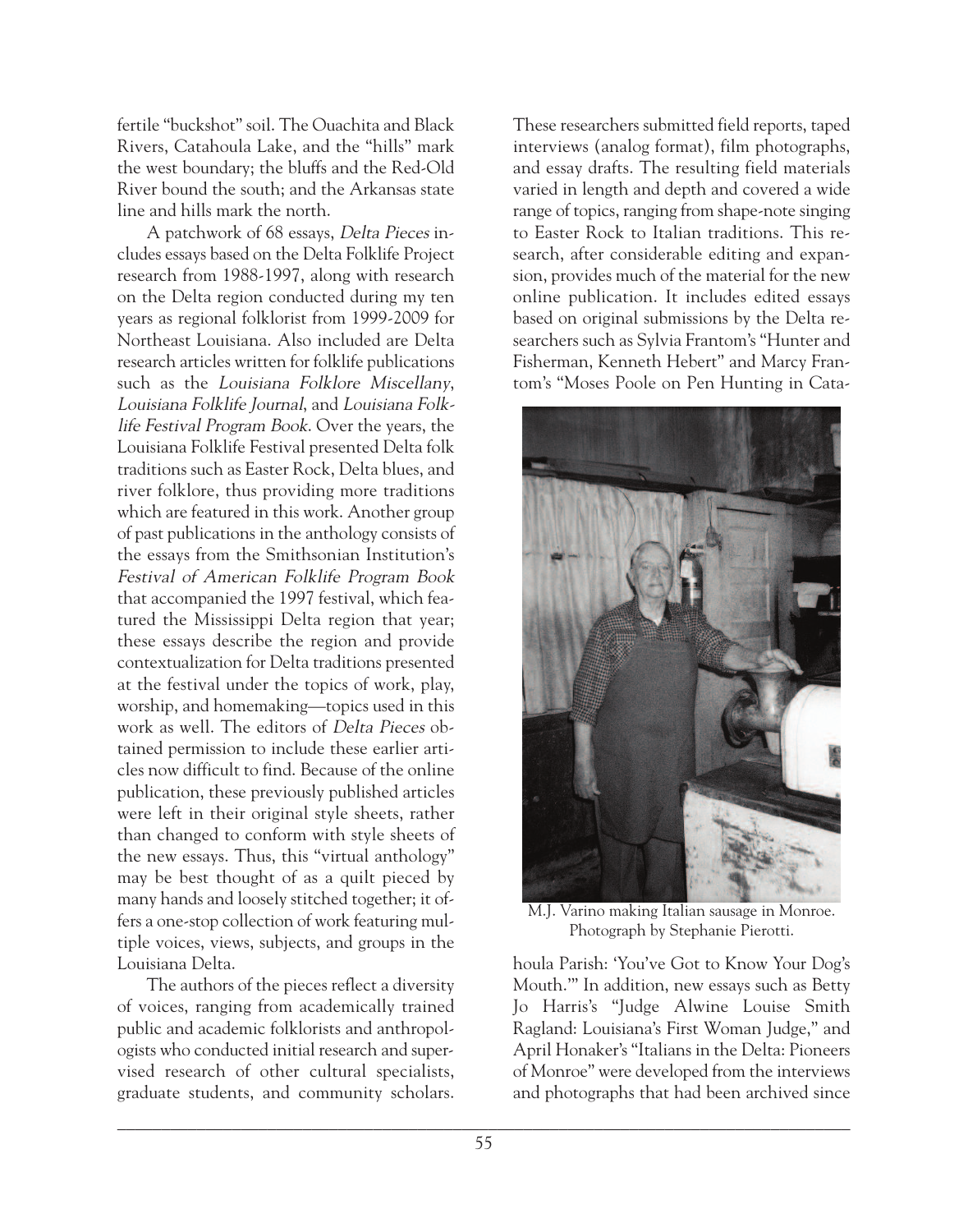

Poppyseed bread awaits packaging at the Mennonite Olde Dutch Bakery in Lake Providence, 1990. Photograph by Susan Roach.

the 1990s.

Given the disparate topics of the essays, Delta Pieces is organized by region, groups, and genres. An introduction, an inventory of archival materials, and a bibliography frame these general subject headings. The first section of essays focuses on region through descriptions of the river culture and regional history. H. F. "Pete" Gregory, a native of Ferriday and an anthropologist who co-directed with me the initial ethnographic overview of the region, authors the majority of the material in this section, as "Reflections on the Delta," with various subtitles to indicate their content. Gregory's "Musings" memoir provides further background on the region in his description of growing up in the Delta. These regional pieces are followed by a section on tradition bearers of various ethnic groups who were documented: Italian, Chinese, Jewish, Mexican, and Native American. The essays reflect the randomness of the re-

search which did not include all Delta ethnic groups. The remaining six sections focus on folklore genres grouped under the titles of working, home making, worshiping, making music, playing, and telling stories.

An interactive table of contents and navigation aids, made possible through the online format, provide more convenient access to the numerous essays. The table of contents groups the 68 pieces into sections, or collapsible blocks that can be accessed by clicking on the title of the chapter. Each chapter listed in the table of contents expands when clicked to reveal all the essay titles in that chapter. For example, the section on occupational folk groups, entitled "Working in the Delta," expands to list twelve essays. In addition to essays on various genres and groups, special essays in each block or chapter present "Delta Folks"—biographical profiles of Delta tradition bearers. These folk heroes are only some of the many interesting tradition bearers who were documented. Ideally, we would have included profiles of all the major figures interviewed for the project. The "Delta Folks" essays feature a special logo identifying these Delta artists, along with their highlighted parish on the Delta map. For navigation inside each essay, headings are used to divide text into sections, and another menu links to other related resources available on the Louisiana Folklife website.

The online publication also features interactive media components. Essays on music topics contain musical recordings, such as Po' Henry and Tookie's "Cotton Pickin' Blues," Kenny Bill Stinson's rockabilly composition, "Taters and Gravy and Chicken-fried Steak," and gospel singer Penola Caesar's Dr. Watts hymns. Discussions of rituals such as the Easter Rock in Winnsboro and baptism in Lake Providence feature field video and audio recordings, providing the immediacy of the moment, taking one to the oxbow lake with the sound of boats and to the plantation church with its wooden floor sounding the drum during a cappella spirituals. Excerpts from interview recordings with